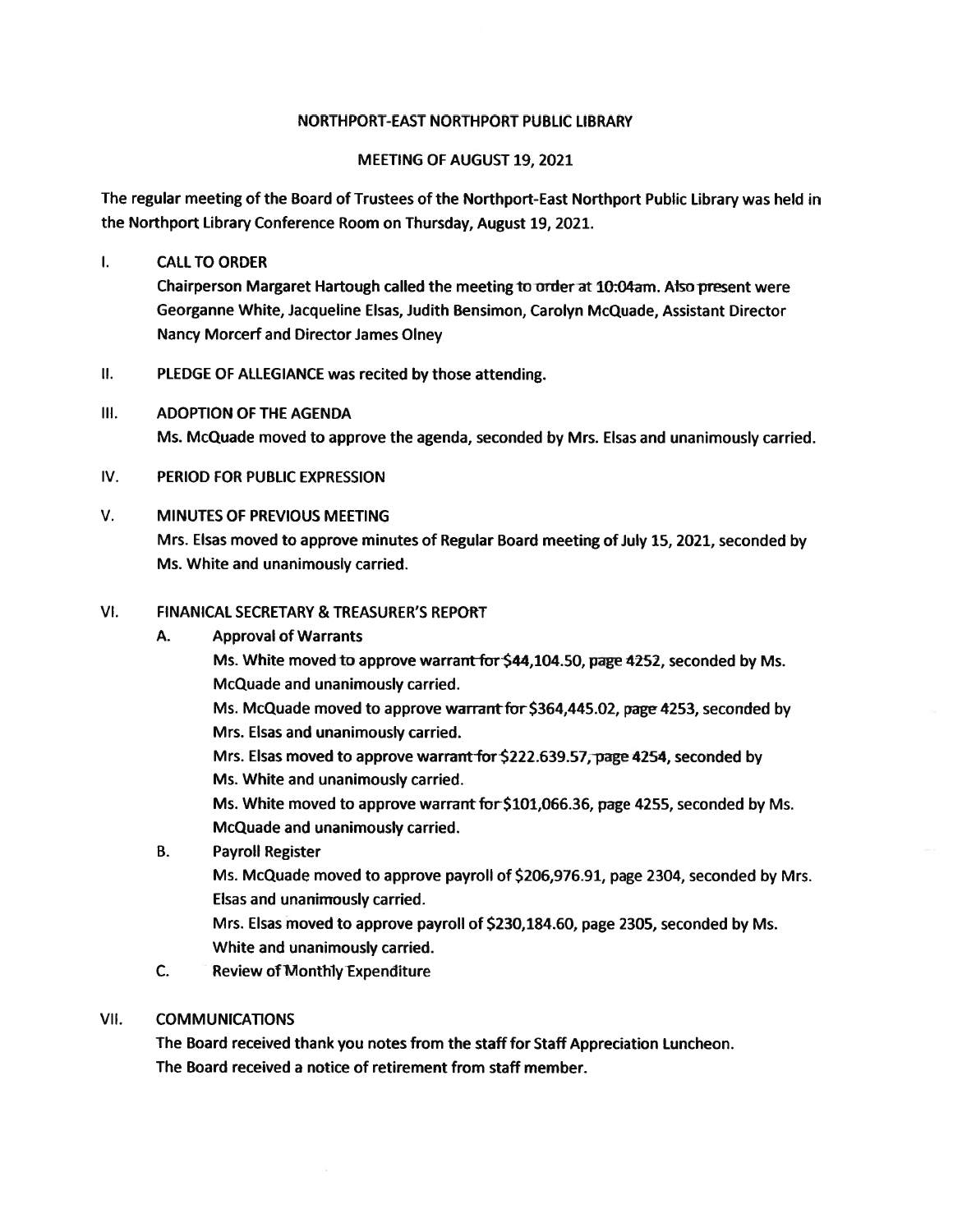#### VIII. PERSONNEL REPORT

Ms. McQuade moved to approve "B. New Employees" in the personne<sup>l</sup> report, seconded by Mrs. Elsas and unanimously carried.

Mrs. Elsas moved to approve "C. Resignations" in the personnel report, seconded by Ms. White and unanimously carried.

Ms. White moved to approve "E. Other" in the personnel report, seconded by Mrs. Bensimon and unanimously carried.

Mrs. Bensimon moved to approve "B. New Employees" in the personnel repor<sup>t</sup> addendum, seconded by Ms. McQuade and unanimously carried.

Ms. McQuade moved to approve "D. Retirement" in the personnel repor<sup>t</sup> addendum, seconded by Mrs. Elsas and unanimously carried.

#### IX. REVISION OF CODE OF ETHICS OF THE AMERICAN LIBRARY ASSOCIATION

Ms. McQuade moved to adopt the revised Code of Ethics of the American Library Association (see attached), seconded by Mrs. Elsas and unanimously carried.

X. OTHER BUSINESS No Other Business to Report

## XI. DATES OF FUTURE MEETINGS

Thursday, September 23, 2021 10:00am Regular Meeting Thursday, October 21, 2021 10:00am Regular Meeting

## XII. ADJOURNMENT

Mrs. Elsas moved to adjourn the meeting at 10:48 am, seconded by Ms. White and unanimously carried.

Respectfully Submitted

Lidith Bensimm

Judith Bensimon **Secretary**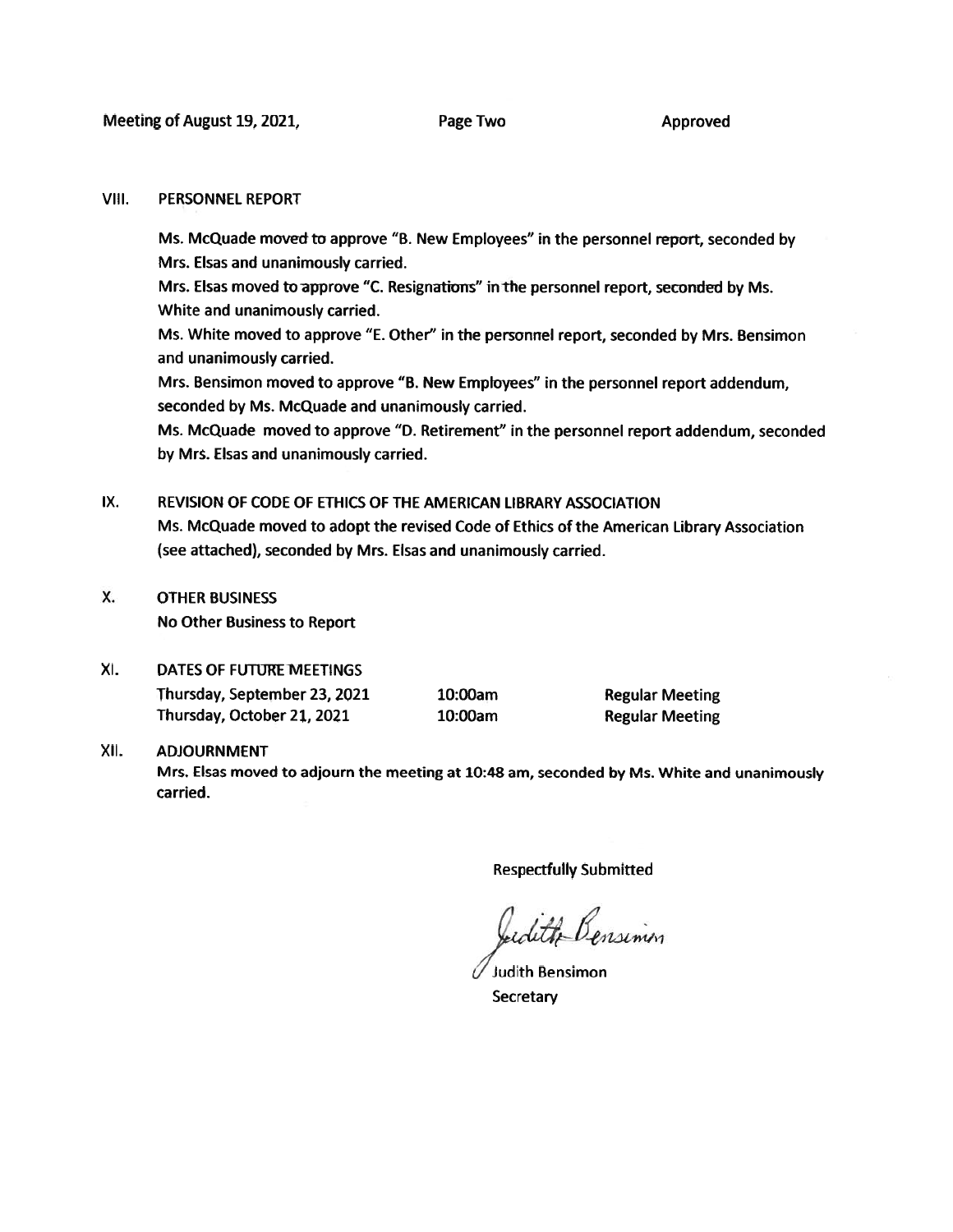

# Northport-East Northport Public Library

<sup>151</sup> Laure' Avenue' Northport, NY 11768 • 631-261-6930 <sup>185</sup> Larkfield Road. East Northport, NY <sup>11731</sup> • 631-261-2313 www.nenpl.org

Dear Board Member:

The regular meeting of the Board of Trustees of the Northport-East Northport Public Library will be held on Thursday, August 19, 2021, in the Board Conference Room.

## AGENDA

- I. Call to Order
- II. Pledge of Allegiance
- III. Adoption of Agenda (Motion required)
- IV. Period for Public Expression
- V. Minutes of previous meeting (Motion required
- VI. Financial Secretary & Treasurer's Report
	- A. Approval of warrants (Motion required)
	- B. Acceptance of payroll registers (Motion required)
	- C. Review of monthly expenditures
- VII. Communications
- VIII. Personnel Report (Motion required)
- IX. Revision of Code of Ethics of the American Library Association (Motion required)
- X. Other Business
- XI. Date of next library board meetings: Thursday. September 23, 2021, 10:00 AM — Regular Board Meeting Thursday, October 21, 2021, 10:00 AM - Regular Board Meeting
- XII. Adjournment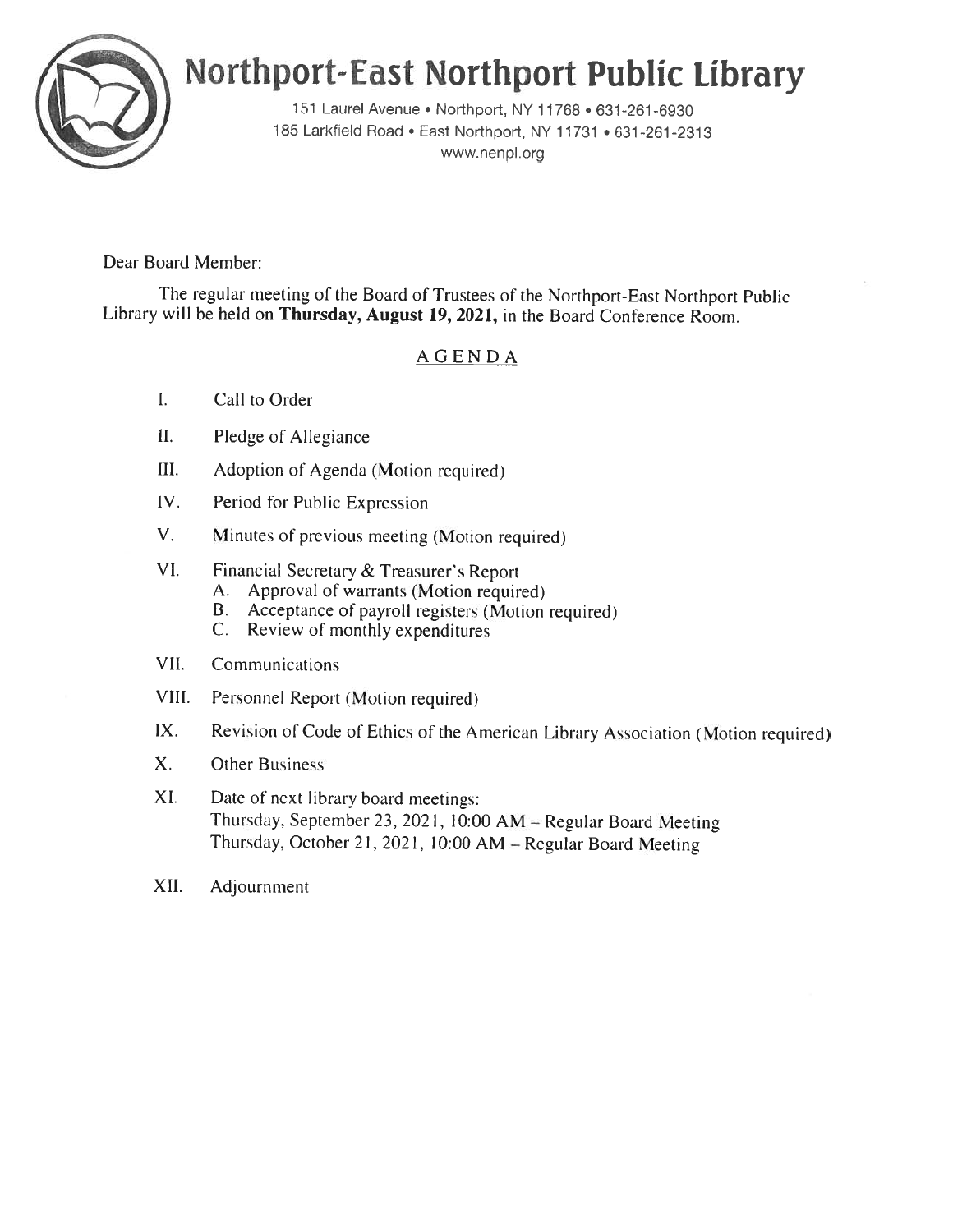## LIBRARY BOARD MEETING

 $\overline{1}$ 

## AUGUST19 , 2021

## ACCOUNTS PAYABLE

 $\mathcal{L}_{\mathcal{L}}$ 

| 4252<br>07/19/21        | \$44,104.50                    | <b>Forty Four Thousand</b><br>One Hundred and Four Dollars<br>& Fifty Cents                              |  |  |  |  |
|-------------------------|--------------------------------|----------------------------------------------------------------------------------------------------------|--|--|--|--|
| 4253<br>07/21/21        | $\overline{1}$<br>\$364,445.02 | Three Hundred & Sixty Four Thousand<br><b>Four Hundred and Forty Five Dollars</b><br>& Two Cents         |  |  |  |  |
| 4254<br>08/04/21        | \$222,639.57                   | Two Hundred and Twenty Two Thousand<br><b>Six Hundred and Thirty Nine Dollars</b><br>& Fifty Seven Cents |  |  |  |  |
| 4255<br>08/19/21        | \$101,066.36                   | <b>One Hundred Thousand</b><br><b>Sixty Six Dollars</b><br>& Thirty Six Cents                            |  |  |  |  |
| <b>PAYROLL REGISTER</b> |                                |                                                                                                          |  |  |  |  |
| 2304<br>07/23/21        | \$206,976.91                   | Two Hundred and Six Thousand<br>Nine Hundred and Seventy Six Dollars<br>& Ninety One Cents               |  |  |  |  |
| 2305<br>08/06/21        | \$230,184.60                   | Two Hundred and Thirty Thousand<br>One Hundred and Eighty Four Dollars<br>& Sixty Cents                  |  |  |  |  |

 $\sim$  80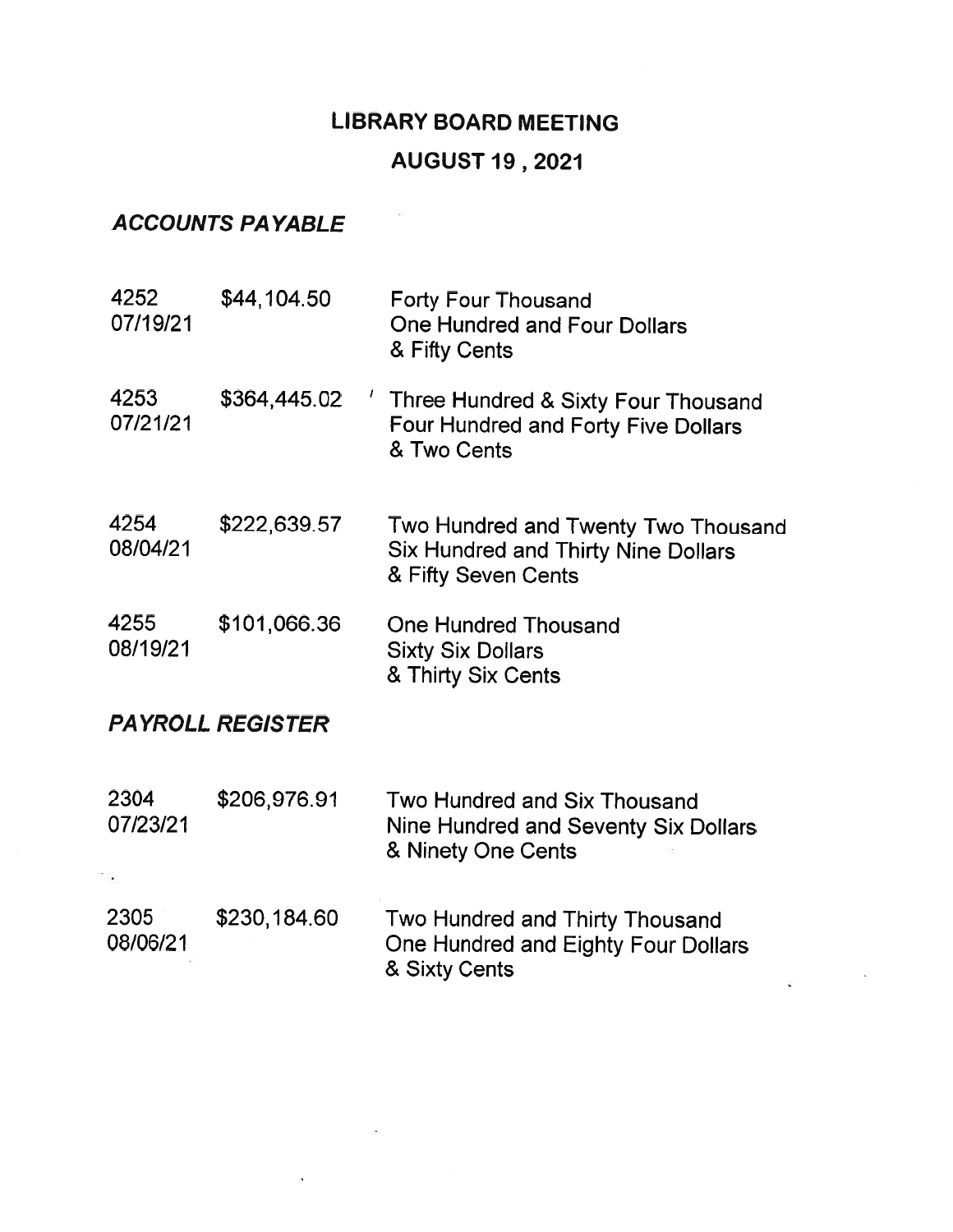## PERSONNEL REPORT

## Approval of the Following Personnel Matters August 19, 2021

# A. Salary Increase

Name **Position & Grade/Step Department Effective Date** 

## B. New Employees

|    | <b>Name</b>           | <b>Position &amp; Grade/Step</b> | <b>Department</b>                 | <b>Effective Date</b> |
|----|-----------------------|----------------------------------|-----------------------------------|-----------------------|
|    | Spencer Simon         | <b>Business Manager I/Step 1</b> | Administration                    | 09/15/2021            |
|    | Jennifer Russo        | PT Librarian I/Step 2            | Children & Family Svcs 08/23/2021 |                       |
|    | Anna Ulrich           | PT Library Clerk/Step 3          | Customer Svc & Mtrls              | 09/07/2021            |
|    | Francesca DeRosa      | Page/\$14.00 hr.                 | Adult & Teen Sycs                 | 09/01/2021            |
| C. | <b>Resignations</b>   |                                  |                                   |                       |
|    | <b>Name</b>           | <b>Position &amp; Grade/Step</b> | <b>Department</b>                 | <b>Effective Date</b> |
|    | Madeline Guarineri    | Page/\$14.00 hr.                 | Adult & Teen Sycs                 | 08/11/2021            |
|    | Francesca Malon       | Page/\$14.00 hr.                 | Adult & Teen Svcs                 | 08/01/2021            |
|    | <b>Griffin Craffa</b> | Page/\$14.00 hr.                 | Adult & Teen Sycs                 | 08/14/2021            |
|    | <b>Retirement</b>     |                                  |                                   |                       |

Name **Position & Grade/Step Department** Effective Date

| <b>Department</b> |
|-------------------|
|                   |

## E. Other

Name **Position & Grade/Step** 

**Department** 

## Effective Date

## Request for Leave of Absence

Angelina Singotiko Page/\$ 14.00 hr.

Tulio Carranza PT Custodial Worker I/Step 1 Lynn Murray Café Worker/\$ 14.50 hr.

Buildings & Grounds Community Services Adult & Teen Svcs

08/15/2 1-08/30/21 08/25/21-09/04/21 08/14/21-08/23/21

Report approved by Board of Trustees

July Bensinin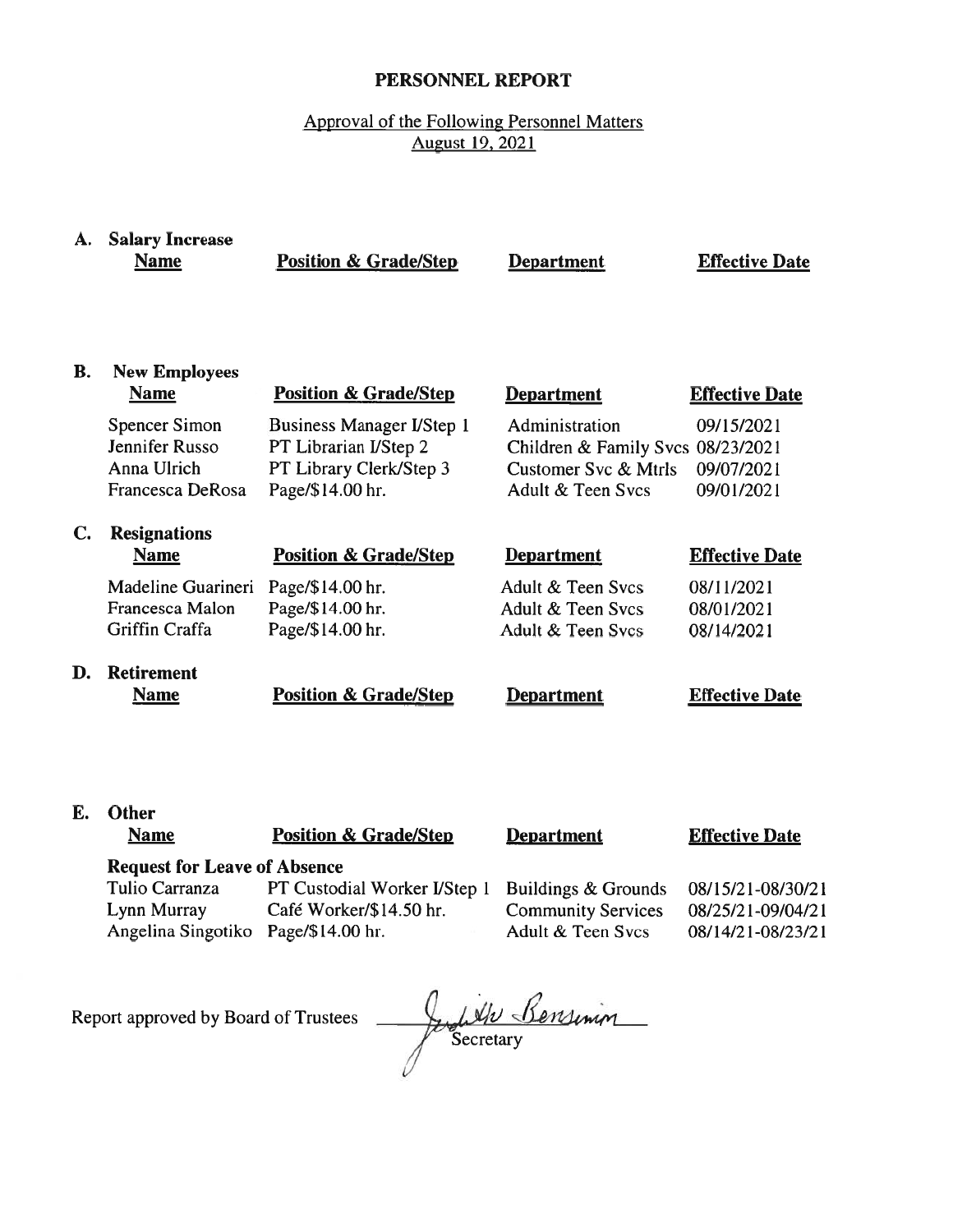## PERSONNEL REPORT - Addendum

Approval of the Following Personnel Matters August 19, 2021

| A. | <b>Salary Increase</b><br><b>Name</b>                                        | <b>Position &amp; Grade/Step</b>                                                    | <b>Department</b>                                              | <b>Effective Date</b>                             |
|----|------------------------------------------------------------------------------|-------------------------------------------------------------------------------------|----------------------------------------------------------------|---------------------------------------------------|
| В. | <b>New Employees</b><br><b>Name</b><br>Aimee Saccio<br><b>Grace Reuschle</b> | <b>Position &amp; Grade/Step</b><br>Senior Library Clerk/Step 1<br>Page/\$14.00 hr. | <b>Department</b><br>Customer Svc & Mtrls<br>Adult & Teen Sycs | <b>Effective Date</b><br>09/06/2021<br>08/30/2021 |
| C. | <b>Resignations</b><br><b>Name</b>                                           | <b>Position &amp; Grade/Step</b>                                                    | <b>Department</b>                                              | <b>Effective Date</b>                             |
| D. | <b>Retirement</b><br><b>Name</b><br>Diana Gavagan                            | <b>Position &amp; Grade/Step</b><br>PT Librarian I (Childrens)                      | <b>Department</b><br>Childrens & Family Svs 08/28/2021         | <b>Effective Date</b>                             |
| Е. | Other<br><b>Name</b>                                                         | <b>Position &amp; Grade/Step</b>                                                    | <b>Department</b>                                              | <b>Effective Date</b>                             |

Report approved by Board of Trustees

 $\bar{\nu}$ 

Judith Bensimon